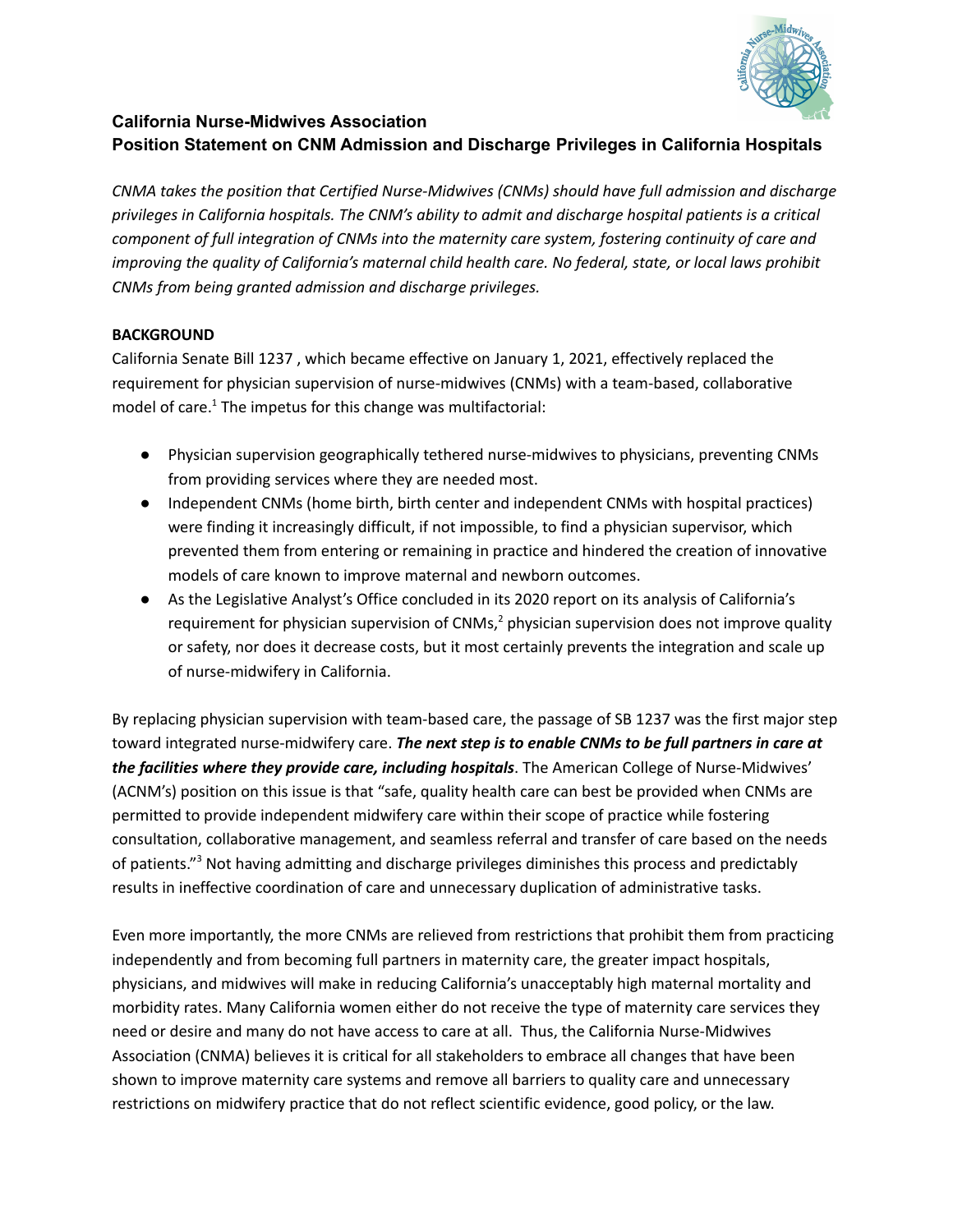The American College of Obstetricians and Gynecologists similarly states<sup>4</sup>:

*"Integrated team based care is an important aspect of quality care. Hospitals should consider expanding bylaws to allow qualified health care providers to admit and discharge patients and to function to the full extent of their education, certification and experience and within their legal scope of practice and licensure."*

# **PRACTICE & POLICY**

Some hospitals in California already grant CNMs admitting and discharge privileges, while others do not. This has led to confusion as to the legality of these privileges for CNMs. Opponents to granting admitting and discharge privileges to CNMs or other non-physician practitioners commonly but inappropriately and incorrectly turn to three sources to support their position: (i) provisions in Title 22 of the California Code of Regulations regarding medical staff composition; (ii) the Medicare "Conditions of Participation" (CoPs) for hospitals, specifically the COP pertaining to the governing body's obligation to establish which categories of practitioners may admit and discharge patients and oversee their care; and (iii) the hospital accreditation standards of The Joint Commission. As explained in the rest of this section, none of these sources serve to prohibit CNMs from obtaining privileges to admit and discharge hospital patients for midwifery care. Nor does the Nurse Practice act prohibit CNM's from being granted such privileges, with or without the order or approval of, or co-admission by, a physician.

# **Title 22**

Title 22 of California's Code of Regulations provides, at Section 70703,<sup>5</sup> that only physicians, dentists, podiatrists, and clinical psychologists can be designated as "medical staff." For this reason, California hospitals that grant admitting and discharge privileges to CNMs and other non-physician practitioners typically designate them as a being in a different clinical staff category, such as "Allied Health" or "Associate Medical Staff." The designation of physicians, dentists, podiatrists, and clinical psychologists as "medical staff" does not serve to prohibit practitioners in other professions from being granted admission and discharge privileges. Moreover, *nothing in Title 22 can be interpreted as restricting or prohibiting hospitals from granting admitting and discharge privileges to CNMs.* Nor does any provision of Title 22 or any other applicable authority require a physician to approve or co-admit a CNM's patients.

### **Medicare Conditions of Participation**

Another source that some incorrectly cite as prohibiting hospitals from granting admitting and discharge privileges to CNMs is Section 482.12 of the Medicare "Conditions of Participation" (CoPs).<sup>6</sup> This COP addresses the governing body's obligations to ensure that Medicare beneficiaries are provided with certain standards of care from the medical staff. It specifies, at subsection 482.12(c)(1), the categories of practitioners that Medicare patients must be "under the care of" in the hospital. They include physicians, dentists, and podiatrist as well as certain other non-physician practitioners—clinical psychologists, optometrists, and chiropractors—but only with respect to the care they are qualified to provide.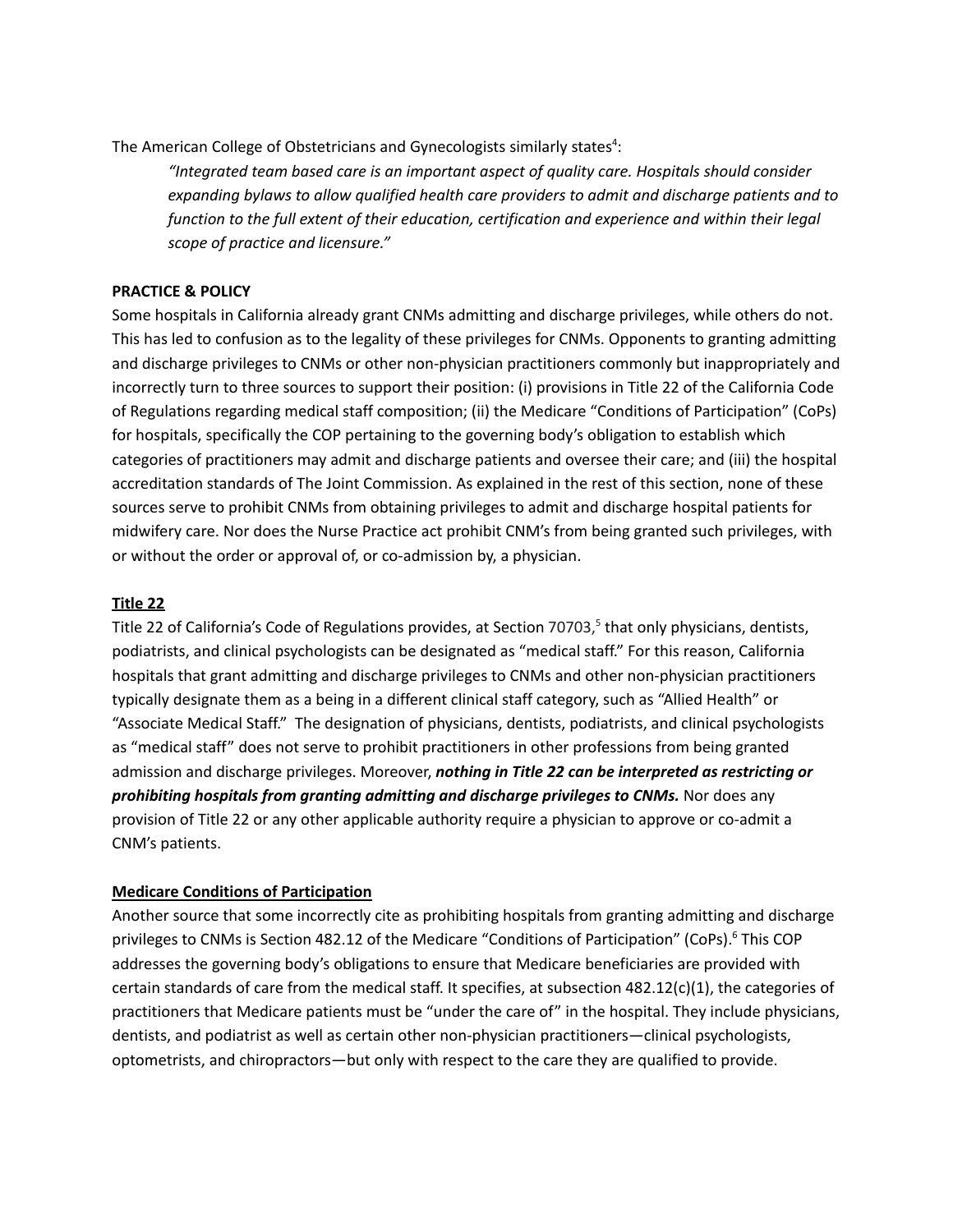Those who cite this COP in opposition to permitting CNMs to have admitting and discharge privileges fail to acknowledge that *this provision only applies to Medicare patients and does not even address who may admit or discharge Medicare patients or any other patients*—it only pertains to the type of practitioner who is ultimately responsible for the patient's hospital care. Moreover, this COP explicitly acknowledges, at Subsection 482.12(c)(2), that practitioners in categories other than those listed in Subsection 482.12(c)(1) may admit Medicare patients. The only requirement pertaining to admitting privileges is that only types of practitioners who may admit patients is that they must be a licensed practitioner permitted by the State to admit patients to a hospital."

In short, this COP is not only silent on the type of practitioner under whose care *non-Medicare patients* must be, it recognizes that other categories of practitioners may admit Medicare patients, a clear indication that, even if the rule applied to non-Medicare patients, it would not likely prohibit such other categories from admitting them either.

This analysis is consistent with and supported by CMS in its State Operations Manual (SOM),<sup>7</sup> which includes interpretive guidelines to surveyors who validate hospitals' compliance with the Conditions of Participation. The SOM states, in the section titled "482.22: Medical Staff" (emphasis added):

CMS expects that all practitioners granted privileges are also appointed as members of the medical staff. However, if State law limits the composition of the hospital's medical staff to certain categories of practitioners, e.g., only physician practitioners, *there is nothing in the CoPs that prohibits hospitals and their medical staffs from establishing certain practice privileges for those specific categories of non-physician practitioners excluded from medical staff membership under State law,* or from granting those privileges to individual practitioners in those categories, as long as such privileges are recommended by the medical staff, approved by the governing body, and in accordance with State law.

### **The Joint Commission**

The Joint Commission's position on privileges granted to non-physician practitioners is reflected in the following<sup>8</sup>:

A licensed independent practitioner (LIP), defined as an individual, as permitted by law and regulation, and also by the organization, to provide care and services without direction or supervision within the scope of the individual's license and consistent with the privileges granted by the organization. Each state has different laws defining who can practice without supervision...Privileges are granted by the governance of the organization after evaluation of the education and training the provider has presented. Privileges allow the LIPs to perform, or give the care, treatment, and services requested by the organization to their patients.